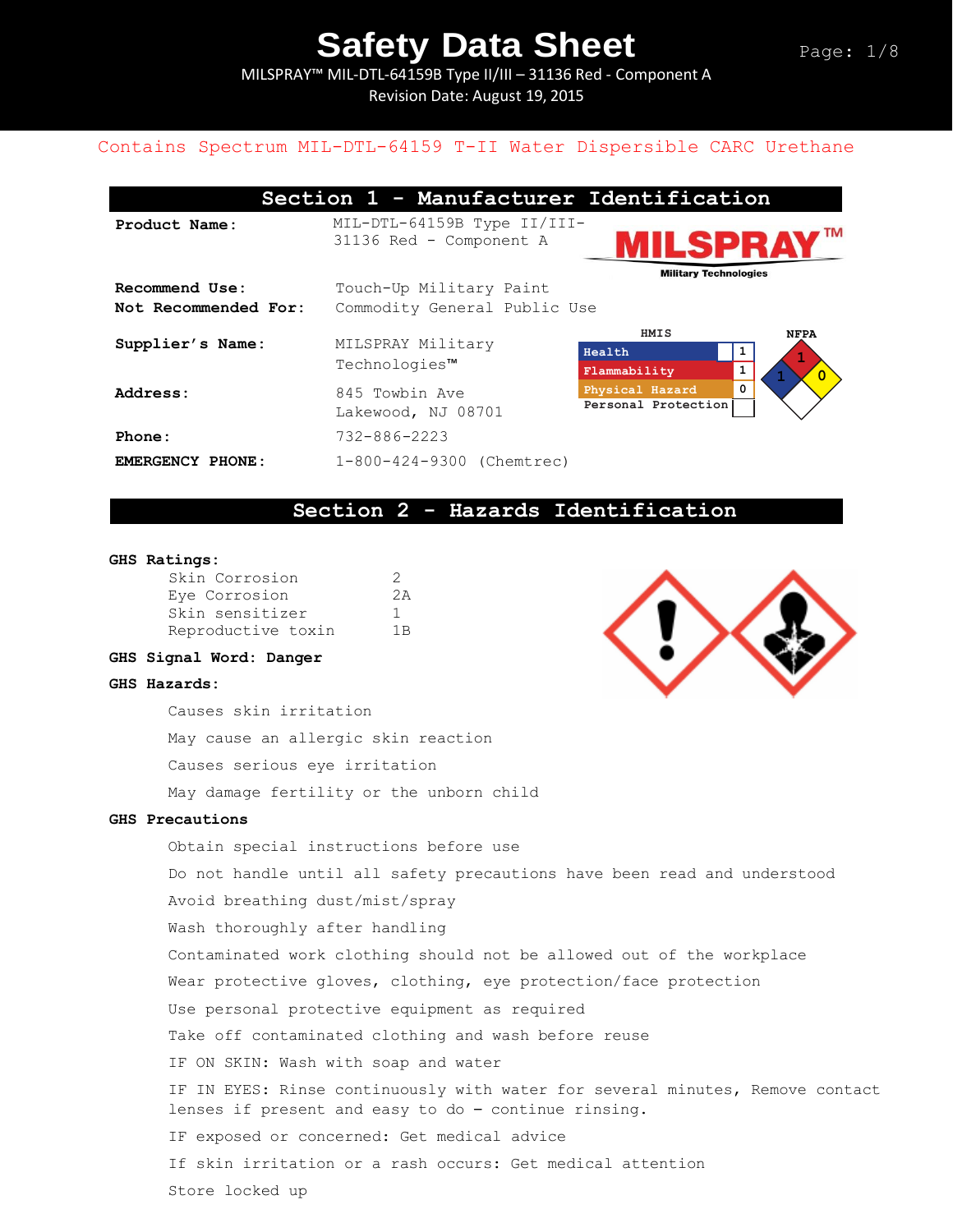MILSPRAY™ MIL-DTL-64159B Type II/III – 31136 Red - Component A Revision Date: August 19, 2015

Dispose of contents/container in accordance with all applicable regulations

### **Section 3 - Composition/Information on Ingredients**

| Chemical                                       | CAS No.          | Weight<br>Percent |
|------------------------------------------------|------------------|-------------------|
| Water                                          | $7732 - 18 - 5$  | $40 - 50$ %       |
| <b>Trade Secret</b>                            | N/A              | $10 - 20$ %       |
| Polymeric condensate of urea &<br>formaldehyde | $9011 - 05 - 6$  | $5 - 10%$         |
| n-Methyl-2-Pyrrolidone                         | $872 - 50 - 4$   | $1 - 5%$          |
| Ethene, Homopolymer                            | $68441 - 17 - 8$ | $1 - 5%$          |
| Organo Silane Complex                          | $4420 - 74 - 0$  | $1 - 5%$          |

## **Section 4 - First Aid Measures**

**EYE CONTACT:** Flush eyes gently with water while holding eyelids apart. If symptoms persist or if there is any visual difficulty, seek immediate medical attention.

**SKIN CONTACT:** Remove contaminated clothing. Wash exposed area with soap and water. If symptoms persist, seek medical attention. Launder clothing before reuse.

**INHALATION:** If symptoms develop, move individual away from exposure and into fresh air. If symptoms persist, seek medical attention. If breathing is difficult, administer oxygen. Keep person warm and quiet; seek immediate medical attention.

**INGESTION:** Seek medical attention. If individual is drowsy or unconscious, do not give anything by mouth; place individual on the left side with the head down. Contact a physician, medical facility, or poison control center for

advice about whether to induce vomiting. If possible, do not leave individual unattended.

**NOTE TO PHYSICIAN:** Preexisting disorders of the following organs (or organ systems) may be aggravated by exposure to this material: lung (ie; asthma-like conditions), skin (redness or rash-like symptoms, irritation)

### **Section 5 - Fire Fighting Measures**

**FLASH POINT:** 95°C (203°F)

**LEL:** 1.00 **UEL:** 10.00

**SUITABLE EXTINGUISHING MEDIA:** Use water, foam, Carbon Dioxide, or Dry Chemical fire fighting apparatus .

**UNSUITABLE EXTINGUISHING MEDIA:** Not available.

**UNUSUAL FIRE & EXPLOSION HAZARDS:** This water based solution in non-flammable however, in a fire situation vapors that are heavier than air and may travel along the ground or be moved by ventilation and ignited by heat, pilot lights, other flames, or other ignition sources at locations distant from material handling area. Never use welding or cutting torch on or near containers even when empty, as product and/or product residue can ignite explosively.

**PRODUCTS OF COMBUSTION:** May form oxides of carbon, and nitrogen.

**PROTECTION OF FIREFIGHTERS:** Treat all fires as chemical in nature. The use of water may be suitable as an extinguishing media, but will be helpful in keeping adjacent containers cool. Avoid spreading burning liquid with water used for cooling purposes.

**FIRE FIGHTING EQUIPMENT:** Firemen and emergency responders: wear full turnout gear or Level A equipment including positive-pressure, self-contained breathing apparatus (SCBA), and chemical resistant personal protective equipment. Refer to the personal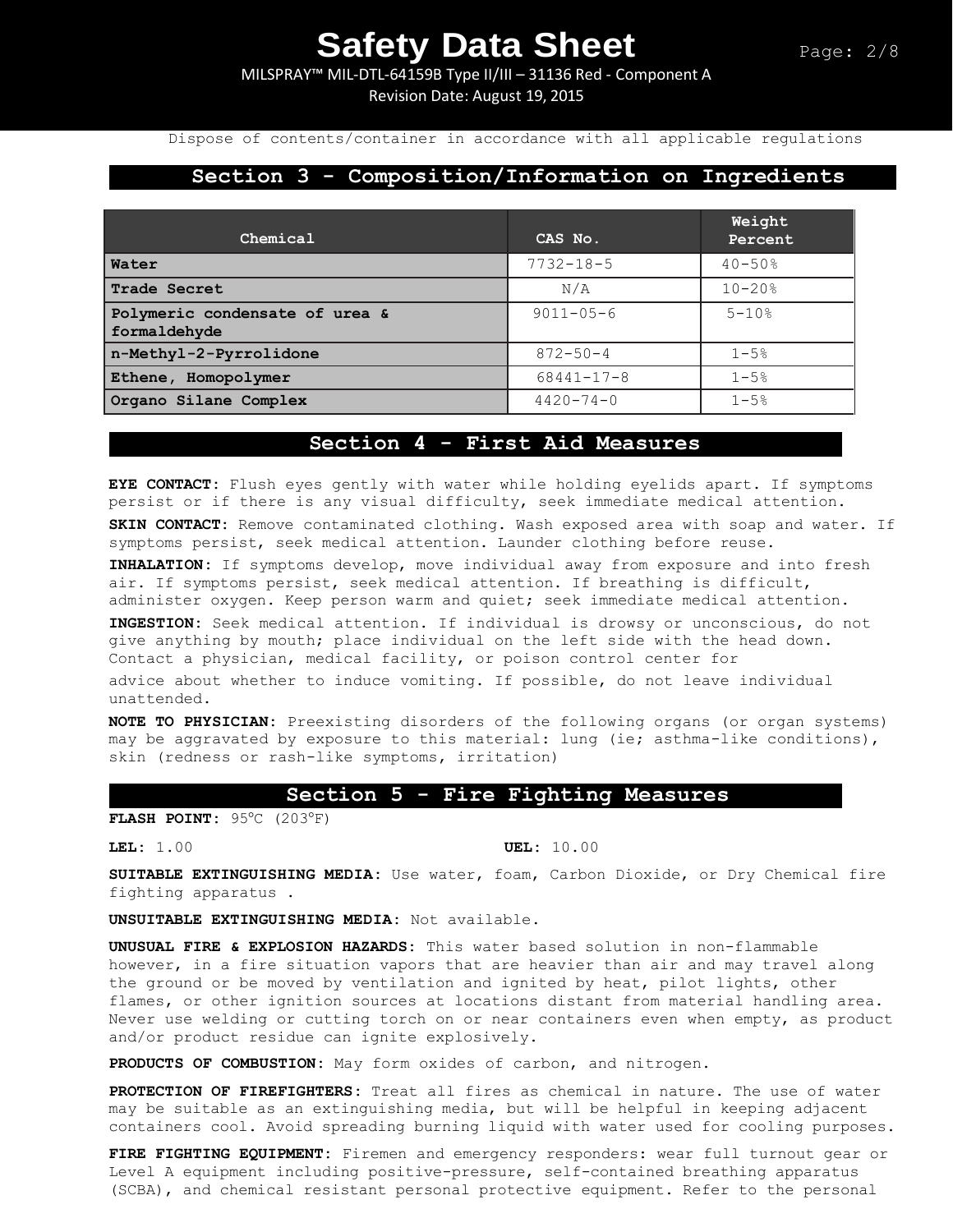MILSPRAY™ MIL-DTL-64159B Type II/III – 31136 Red - Component A Revision Date: August 19, 2015

protective equipment section of this SDS. **NFPA 704:** Health = 1 Flammability = 1 Instability = 0

## **Section 6 - Accidental Release Measures**

**PERSONAL PRECAUTIONS:** Not available.

**SPILL AND LEAK PROCEDURES:** Spill supervisor - Ensure cleanup personnel wear all appropriate Personal Protective Equipment (PPE), including respiratory protection. Remove all ignition sources. Keep nonessential personnel away from the contaminated area.

**ENVIRONMENTAL PRECAUTIONS:** Stop spill at source, and prevent material from entering drains, sewers, streams or other bodies of water.

**METHODS OF CONTAINMENT:** Dike spill area with suitable absorbent material or chemical booms to limit spreading.

#### **METHODS OF CLEAN-UP:**

**SMALL SPILLS:** Ventilate area, and keep sources of ignition and hot metal surfaces isolated from the spill Absorb liquid using vermiculite, sawdust, speedy-dry, or other suitable floor absorbent material Use only non-sparking tools to collect and transfer to a suitable container for disposal in accordance with local, and federal regulations.

**LARGE SPILLS:** Eliminate all ignition sources, and ventilate area. Persons not wearing protective equipment should be excluded from area of spill until clean-up has been completed. Stop spill at source, and prevent material from entering drains, sewers, streams or other bodies of water. Dike spill area with suitable absorbent material or chemical booms to limit spreading. If runoff occurs, notify authorities as required. Pump or vacuum transfer spilled product to clean containers for recovery. Absorb unrecoverable product, and transfer contaminated absorbent, soil and other materials to containers for disposal in accordance with local, state, and federal regulations. Note; use only non-sparking equipment to clean up spills.

**OTHER INFORMATION:** Not available.

## **Section 7 - Handling and Storage**

**HANDLING**: Wear all appropriate Personal Protective Equipment (PPE). Wear respiratory protection or ensure adequate ventilation at all times as vapors can accumulate in confined or poorly ventilated areas. Use the product in a manner which minimizes splashes and/or the creation of dust. Keep containers dry and closed when not in use. Do not handle or store material near heat, sparks, open flames, or other sources of ignition. Sufficiently ground container when transferring material from one container to another. Emergency eyewash fountains and safety showers should be available in the immediate vicinity of potential exposure. Sudden release of hot organic chemical vapors or mists from process equipment operating at elevated temperatures and pressures, or sudden ingress of air into vacuum equipment, may result in ignitions without the presence of obvious ignition sources. Any use of this product in elevated temperature, pressurized, or vacuum process should be thoroughly evaluated to establish and maintain safe operating conditions.

**STORAGE:** Store this material in tightly sealed original containers only, in a segregated area with adequate ventilation to prevent a build-up of "fumes" that could pose a safety hazard with regard to personal exposure and fire. Keep all sources of ignition away from storage area, and store material at temperatures between 50 to 80 degrees F.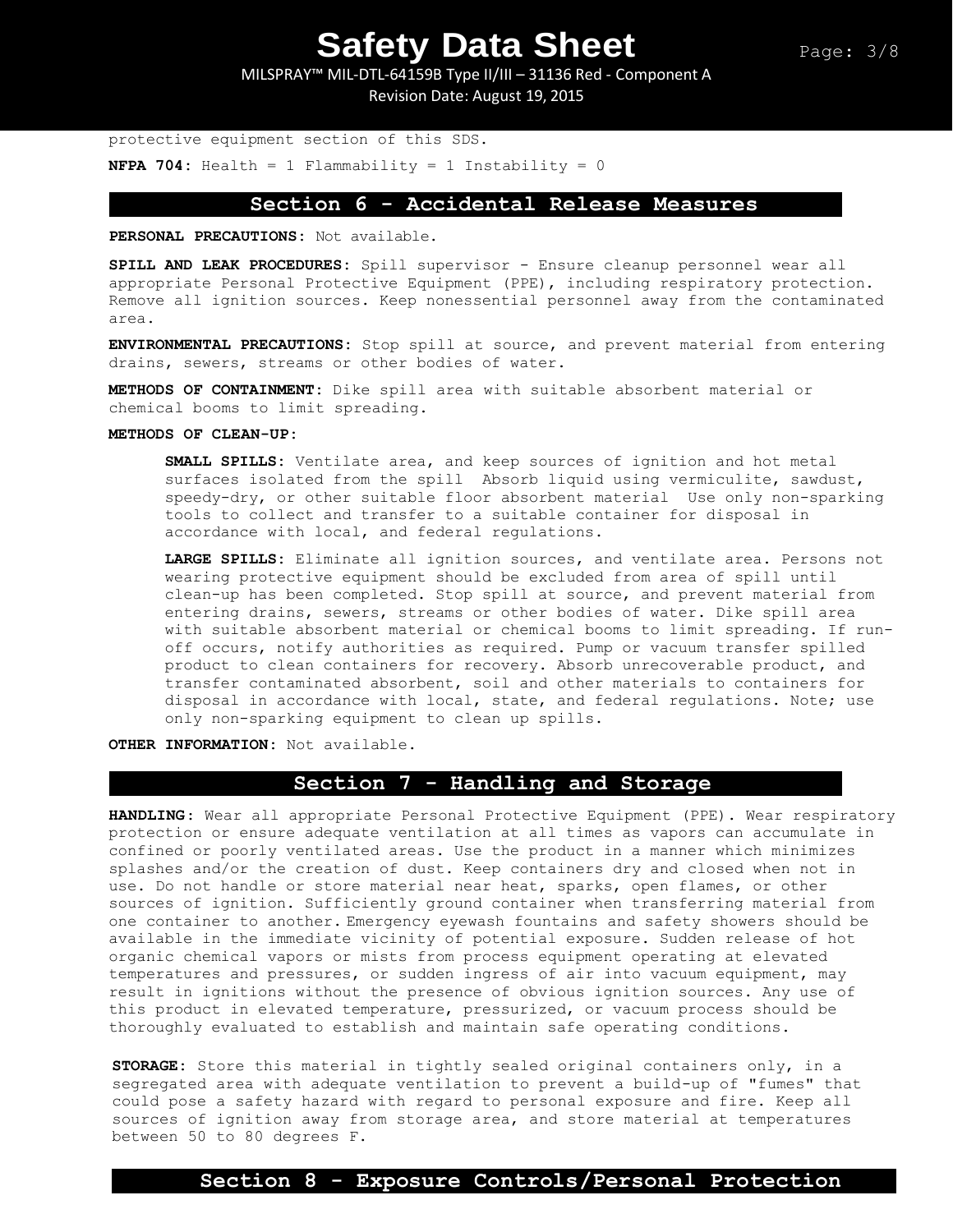### MILSPRAY™ MIL-DTL-64159B Type II/III – 31136 Red - Component A Revision Date: August 19, 2015

| Chemical                                          | <b>OSHA</b><br>Exposure<br>Limits | <b>ACGIH</b><br>Exposure<br>Limits | Other Exposure<br>Limits                                                                   |
|---------------------------------------------------|-----------------------------------|------------------------------------|--------------------------------------------------------------------------------------------|
| Water                                             | OELs not<br>established           | OELs not<br>established            |                                                                                            |
| Trade Secret                                      |                                   |                                    |                                                                                            |
| Polymeric condensate<br>of urea &<br>formaldehyde | OELs not<br>established           | OELs not<br>established            | PEL $15mg/m3$ -<br>TWA<br>(total dust)<br>PEL 5mg/m3<br><b>TWA</b><br>(respirable<br>dust) |
| n-Methyl-2-<br>Pyrrolidone                        | OELs not<br>established           | OELs not<br>established            | PEL 25 ppm-<br>TLV                                                                         |
| Ethene, Homopolymer                               | OELs not<br>established           | OELs not<br>established            |                                                                                            |
| Organo Silane<br>Complex                          | OELs not<br>established           | OELs not<br>established            |                                                                                            |

**ENGINEERING CONTROLS:** Ensure that any processing ovens are vented to prevent the introduction of fumes into the workplace, and to prevent a build up of fume within the oven. Use only explosion proof equipment; ground containers and transfer equipment. Use only chemically resistant transfer equipment, and measuring containers.

**EYE PROTECTION**: The use of safety glasses, chemical goggles, and/or face shields are recommended to safeguard against potential eye contact, irritation, or injury. Availability of eye wash stations when using this product is highly recommended.

**SKIN PROTECTION:** The use of chemical resistant gloves is recommended to prevent repeated or prolonged contact with the skin. Wear impervious clothing and boots. The use of chemical aprons is advised when working with and/or transferring these materials. The availability of safety showers in work areas is recommended**.** 

**RECOMMENDED VENTILATION:** General mechanical ventilation may be sufficient to keep product vapor concentrations within specified time-weighted averages. If general ventilation proves inadequate to maintain safe vapor concentrations, supplemental local exhaust may be required.

**RESPIRATORY PROTECTION**: If workplace exposure limits of product or any component is exceeded, the use of a NIOSH/MSHA respirator will be necessary. In general the use of an organic vapor cartridge with a dust/mist pre-filter will be sufficient. In the absence of proper environmental controls, a NIOSH/MSHA approved air supplied respirator is advised.

**CONTAMINATED EQUIPMENT:** Dispose of the waste in compliance with all Federal, state, regional, and local regulations.

**HYGIENE:** Not available.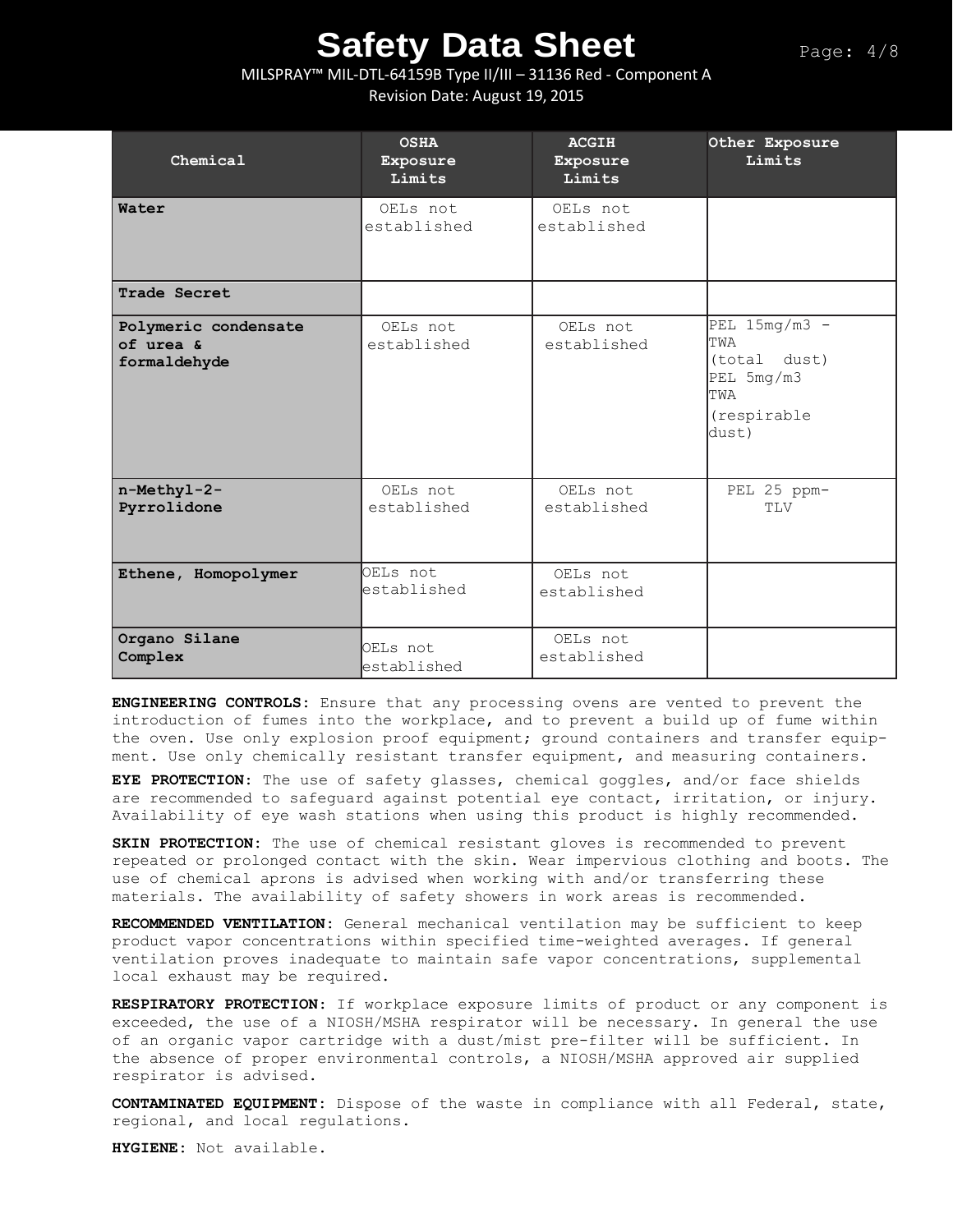MILSPRAY™ MIL-DTL-64159B Type II/III – 31136 Red - Component A Revision Date: August 19, 2015

#### **Section 9 - Physical and Chemical Properties**

**APPEARANCE:** Viscous liquid either colored or milky depending on product. **ODOR:** Strong solvent/ammonia type odor. **ODOR THRESHOLD:** Not available. **PHYSICAL STATE:** Liquid **% Volume Volatile:** 62.88 **Formula Lb/Gal:** 10.19 **Boiling Range:** 77 to 214ᵒC **EVAPORATION RATE:** Slower than ether. **pH:** Not available. **MELTING POINT/FREEZING POINT:** Not available. **FLASH POINT: 95°C (203°F) FLAMMABILITY:** Not available. **UPPER/LOWER LIMITS FLAMMABITLITY:** 10.00/1.00 **VAPOR PRESSURE:** Not available. **RELATIVE DENSITY:** 1.221 **SOLUBITLITY:** Not available. **PARTITION COEFFICICIENT:** Not available. **AUTO-IGNITION TEMPERATURE:** Not available. **DECOMPOSITION TEMPERATURE:** Not available. **VISCOSITY:** Not available. **VAPOR DENSITTY:** Heavier than air. **Lbs VOC/Gallon Less Water:** 0.91 **Gms VOC/Liter Less Water:** 109

#### **Section 10 - Stability and Reactivity**

**STABILITY:** Stable.

**CONDITIONS TO AVOID:** Not available.

**INCOMPATIBLE MATERIALS:** The following incompatibilities may exist with components of this product: Strong oxidizing agents. Acids, and strong oxidizing agents.

**HAZARDOUS DECOMPOSITION PRODUCTS:** Thermal decomposition in the presence of air may yield the following; Oxides of carbon, such as carbon dioxide & carbon monoxide. May form: aldehydes, carbon dioxide and carbon monoxide, ketones, organic acids.

**POSSIBILITY OF HAZARDOUS REACTIONS:** Hazardous polymerization will not occur.

### **Section 11 - Toxicological Information**

**LIKELY ROUTES OF EXPOSURE:** Eye contact, Skin contact, Ingestion, and Inhalation

**EYE:** Can cause eye irritation. Symptoms include stinging, tearing, redness, and swelling of eyes. **INHALATION:** Breathing of vapor or mist is possible. Breathing small amounts of this material during normal handling is not likely to cause harmful effects. Breathing large amounts may be harmful. Symptoms usually occur at air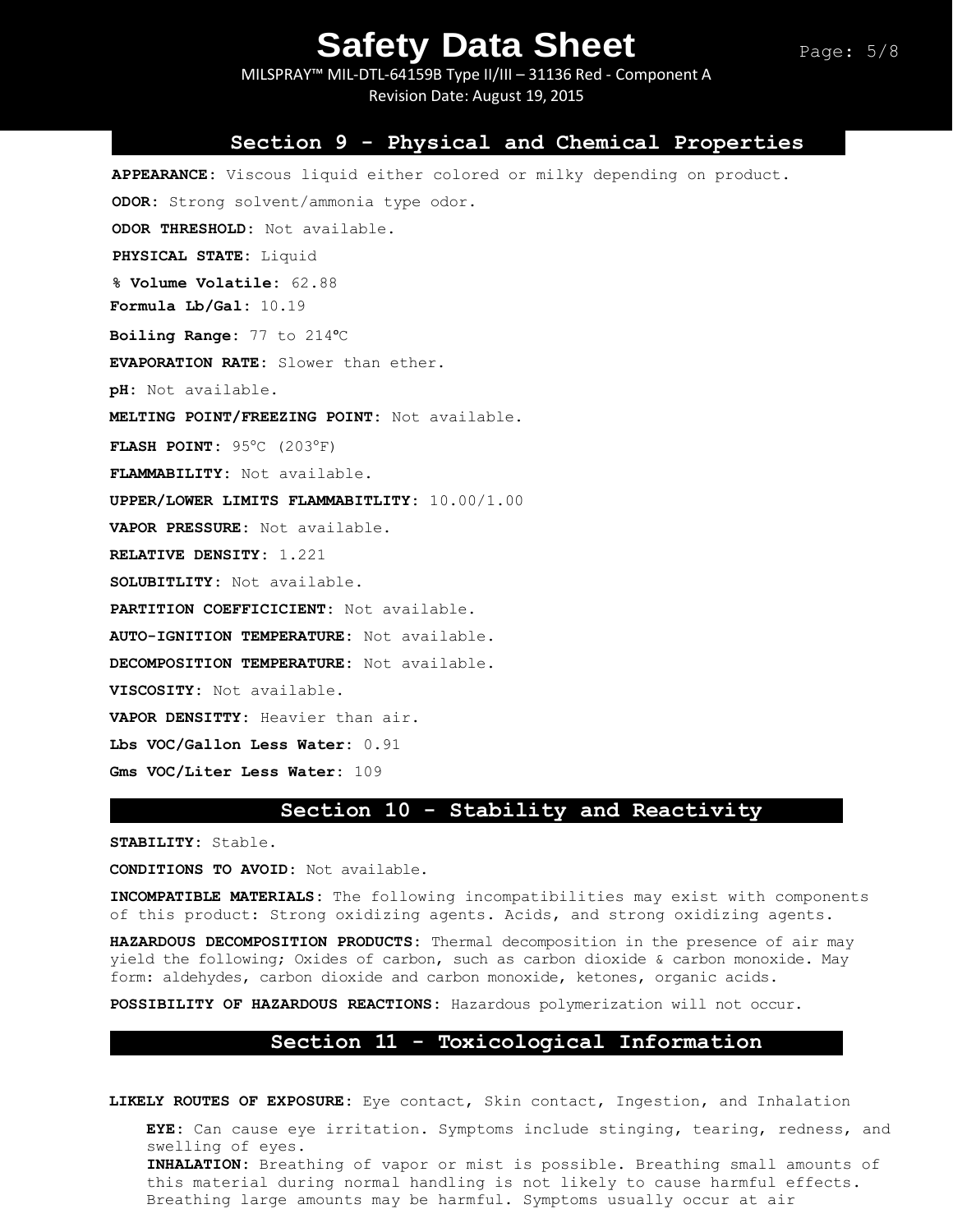MILSPRAY™ MIL-DTL-64159B Type II/III – 31136 Red - Component A

Revision Date: August 19, 2015

concentrations higher than the recommended exposure limits. **SKIN:** May cause mild skin irritation. Prolonged or repeated contact may dry the skin. Symptoms may include redness, burning, drying and cracking of skin, and skin burns. Passage of this material into the body through the skin is possible, but it is unlikely that this would result in harmful effects during safe handling and use. **Ingestion:** Swallowing small amounts of this material during normal handling is not likely to cause harmful effects. Swallowing large amounts may be harmful. This material can get into the lungs during swallowing or vomiting. This results in lung inflammation and other lung injury.

**MEDICAL CONDITIONS AGGRAVATED BY EXPOSURE:** Signs and symptoms of exposure to this material through breathing, swallowing, and/or passage of the material through the skin may include: mouth and throat irritation, stomach or intestinal upset, irritation of the nose, throat & airways, central nervous system depression, high blood sugar, coma.

**TARGET ORGANS:** Reproductive system and skin. This material shortens the time of onset or worsens the liver and kidney damage

induced by other chemicals. Overexposure to this material has been suggested as a cause of the following effects in laboratory animals: mild, reversible liver effects, mild, reversible kidney effects, blood abnormalities.

**CANCER INFORMATION:** Based on the available information, this material cannot be classified with regard to carcinogenicity. This material is NOT listed as a carcinogen by the International Agency for Research on Cancer, the National Toxicology Program, or the Occupational Safety and Health Administration.

**Carcinogenicity:** The following chemicals comprise 0.1% or more of this mixture and are listed and/or classified as carcinogens or potential carcinogens by NTP, IARC, OSHA (mandatory listing), or ACGIH (optional listing) .

CAS Number-None; Description-N/A; % Weight-N/A; Carcinogen Rating-N/A

**DEVELOPMENTAL INFORMATION:** This material (or a component) may be harmful to the human fetus based on positive test results with laboratory animals. Case studies show that prolonged intentional abuse of this product during pregnancy can cause birth defects in humans.

**MIXTURE TOXICITY:** Inhalation Toxicity LC50: 5mg/L **COMPONENT TOXICITY:** n-Methyl-2-Pyrrolidone Oral LD50: 3,598 mg/kg (Rat)

Dermal LD50: 8 g/kg (Rabbit) Inhalation LC50: 3 mg/L (Rat)

#### **Section 12 - Ecological Information**

**ENVIRONMENTAL EFFECTS:** Not available.

#### **Section 13 - Disposal Considerations**

As the US EPA, state, regional, and other regulatory agencies may have jurisdiction over the disposal of your facility's hazardous waste, it is incumbent upon you, the hazardous waste generator, to learn of and satisfy all the requirements which affect you. Dispose of the hazardous waste at a properly licensed and permitted disposal site or facility. Ensure conformity to all applicable hazardous waste disposal regulations.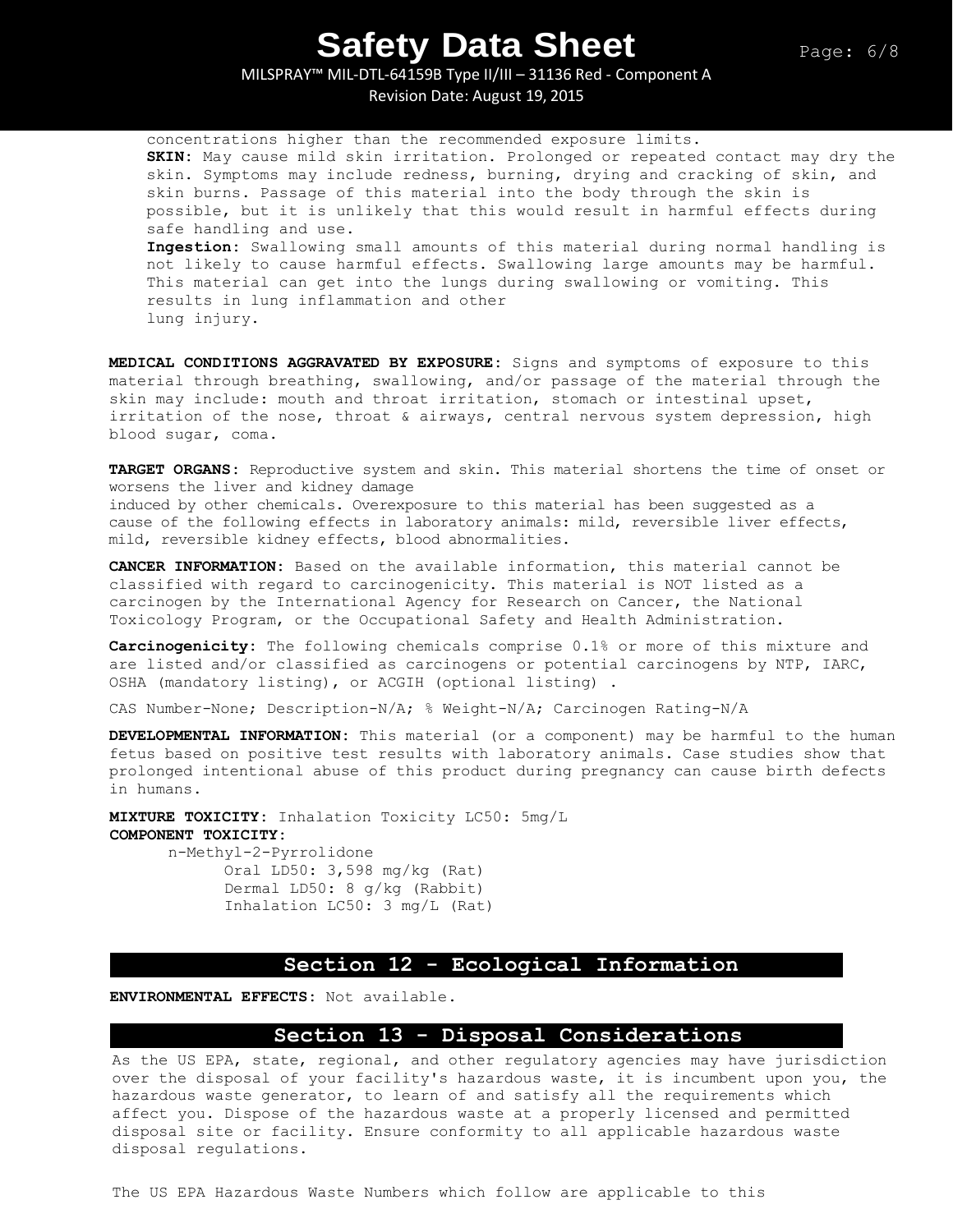### MILSPRAY™ MIL-DTL-64159B Type II/III – 31136 Red - Component A Revision Date: August 19, 2015

unadulterated product if the product enters the "waste stream." Refer to Title 40 of the Code of Federal Regulations, Part 261 (40 CFR 261) . This part of the Code identifies solid wastes which are subject to regulation under various sections of the Code and which are subject to the notification requirements of Section 3010 of the Resource Conservation and Recovery Act (RCRA).

#### **Section 14 - Transport Information**

#### **DOMESTIC (USDOT):**

Proper Shipping Name: Non-Hazardous Water Base Paint Hazard Class: Not applicable. Packing Group: Not applicable.

## **Section 15 - Regulatory Information**

Other regulatory information is listed where applicable.

**State of California Safe Drinking Water and Toxic Enforcement Act of 1986 (Proposition 65):** WARNING! This product contains the following chemicals which are listed by the State of California as carcinogenic or a reproductive toxin:

872-50-4 n-Methyl-2-Pyrrolidone 1 to 5 %

**Commonwealth of Massachusetts "Right to Know":** This product contains the following toxic or hazardous substances which appear on the Massachusetts Substance List:

n-Methyl-2-Pyrrolidone 1 to 5 %

**New Jersey Worker and Community Right To Know Hazardous Substance List:** The following substances appear on the New Jersey Right To Know Hazardous Substance List:

n-Methyl-2-Pyrrolidone 1 to 5 %

**Commonwealth of Pennsylvania Worker and Community Right-To-Know Act:** This product contains the following chemicals which appear on the Pennsylvania Hazardous Substance List:

872-50-4

#### **EU Risk Phrases**

R43: May cause sensitization by skin contact

#### **Safety Phrase:**

S23: Do not breathe fumes/vapor/spray

- S24: Avoid contact with skin
- S37: Wear suitable gloves
- S51: Use only in well-ventilated areas

**Toxic Substances Control Act (TSCA):** All chemicals except those listed below appear in the Toxic Substances Control Act Chemical Substance Inventory: None

**Section 313 of Title III of the Superfund Amendments and Reauthorization Act of 1986 (SARA).** This product contains a chemical or chemicals which are subject to the reporting requirements of the Act, and Title 40 of the Code of Federal Regulations, part 372.

#### 872-50-4 n-Methyl-2-Pyrrolidone 1.0 - 5%